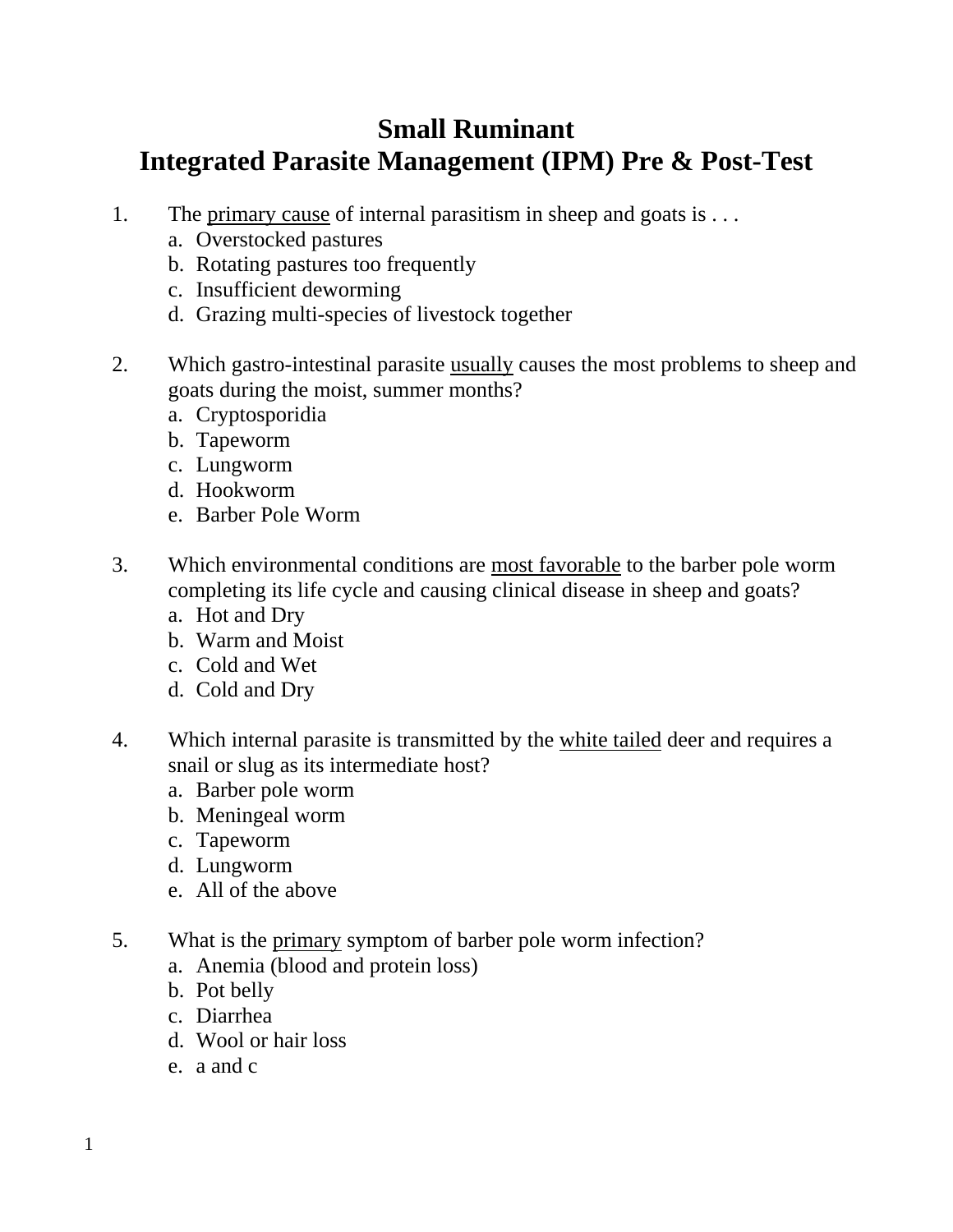- 6. How should anthelmintics be administered to sheep and goats?
	- a. Orally to sheep; injections for goats
	- b. Injections for both
	- c. Injections for sheep; pour-ons for goats
	- d. Orally (drench or oblets) to both
	- e. In the feed or mineral block
	- f. All methods are equally effective and recommended.
- 7. Which parasite usually does not cause harm to sheep and goats, especially older animals?
	- a. Tapeworms
	- b. Stomach worms
	- c. Coccidia
	- d. All tend to be pathogenic
- 8. Which anthelmintics have worm parasites become the most resistant to on an industry-wide basis?
	- a. Fenbendazole (SafeGuard®)
	- b. Ivermectin (Ivomec®)
	- c. Levamisol (Prohibit®)
	- d. Moxidectin (Cydectin®)
	- e. a and b
	- f. b and d
- 9. What is the best indicator of whether an individual sheep or goat needs to be dewormed for *Haemonchus contortus*?
	- a. Color of lower eye lid (FAMACHA© score)
	- b. Fecal egg count
	- c. Body condition score
	- d. Consistency of manure
- 10. Which animal metabolizes anthelmintics quicker and requires a higher dosage of the drug in order for treatment to be effective?
	- a. Sheep
	- b. Goats
	- c. Cattle
	- d. Horses
	- e. a and b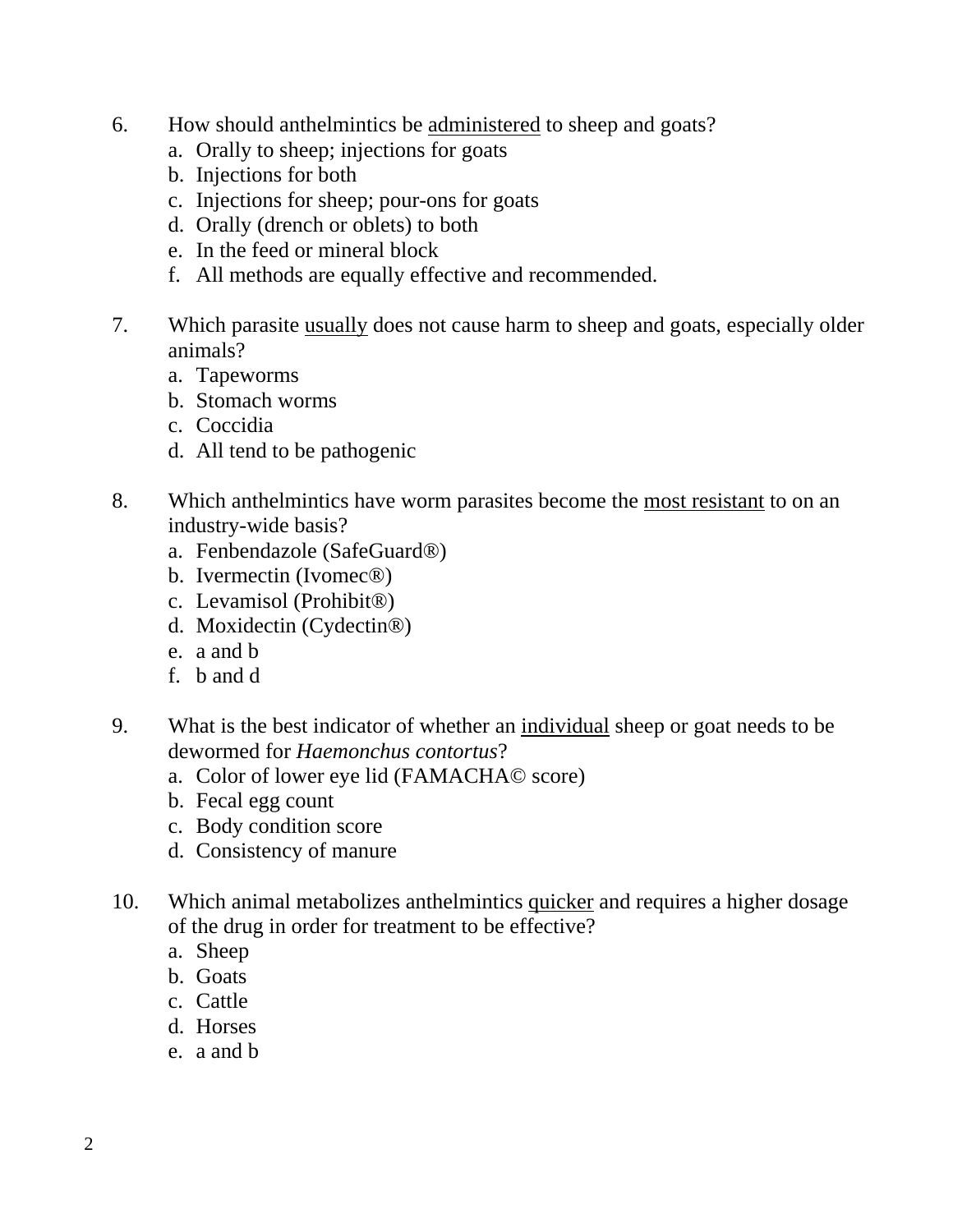- 11. Which of the following statements is untrue about coccidiostats (such as Bovatec®, Rumensin®, and Deccox®)?
	- a. They can be mixed in the feed or mineral to help prevent coccidiosis.
	- b. They can be used to treat animals with clinical coccidiosis.
	- c. They can be toxic to horses (and other equines) if ingested.
	- d. All are true.
- 12. Which of the following traits is the most highly heritable (i.e. affected the most by genetics and the least by environmental conditions)?
	- a. Number of babies born (litter size)
	- b. Birth weight of offspring
	- c. Parasite resistance (fecal egg counts)
	- d. Survival rate of offspring
- 13. Which natural product(s) has been scientifically proven to consistently control stomach worms in sheep and goats?
	- a. Diatomaceous earth (DE)
	- b. Pumpkin seeds
	- c. Garlic juice
	- d. Vinegar
	- e. All of the above
	- f. None of the above
- 14. Which of the following treatment practices increases the rate by which worm parasites become resistant to anthelmintics? (choose 3)
	- a. Underdosing
	- b. Overdosing
	- c. Deworming animals every month
	- d. Deworming every animal in the group
	- e. Administering anthelmintics from different chemical classes to newly purchased or acquired animals.
	- f. Administering anthelmintics orally
	- g. Fasting animals before administering anthelmintics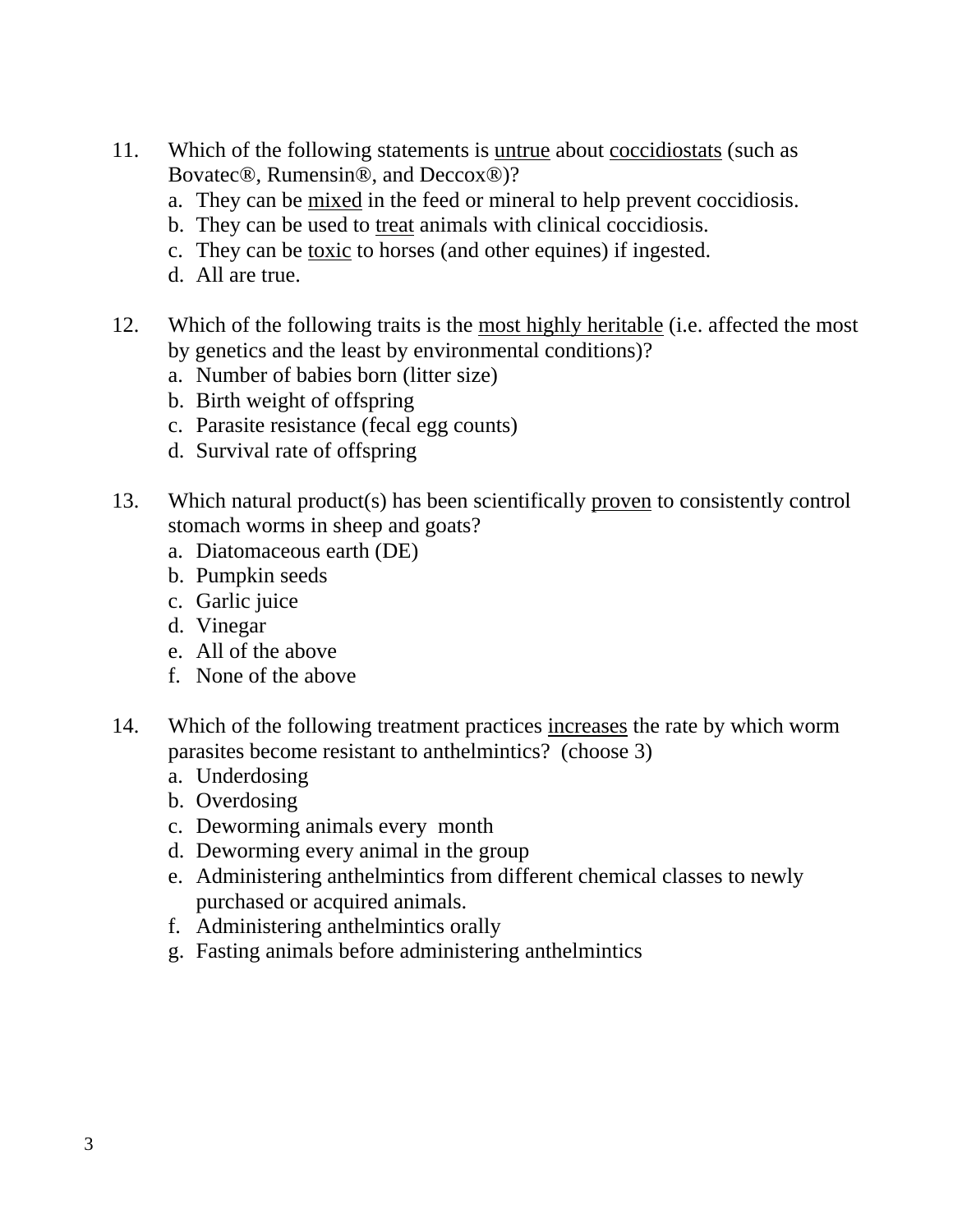- 15. Which of the following is generally not considered to be a "clean" or "safe" pasture for sheep and goats? (choose 4)
	- a. A pasture in which a hay crop has been harvested
	- b. A pasture which has been grazed by horses and/or cattle for the past six to twelve months.
	- c. A pasture which has been recently fertilized with nitrogen.
	- d. A pasture which has been frost-seeded with red clover
	- e. A pasture which has been rested for 3 weeks in July.
	- f. A pasture which has been rested over the winter.
	- g. A pasture which has been renovated with tillage.
- 16. Which forage contains the highest level of condensed tannins which have been shown to have inhibitory effect on abomasal worms in sheep and goats?
	- a. MaxQ™ tall fescue
	- b. Dwarf pearl millet
	- c. Korean lespedeza
	- d. Sericea lespedeza
	- e. c and d
- 17. Which breeds of sheep and goats are generally more resistant to internal parasites?
	- a. Hair sheep, Kiko, and Spanish goats
	- b. Suffolk sheep and Boer goats
	- c. British breeds of sheep and European breeds of dairy goats
	- d. There are no breed differences with regards to parasite resistance.
- 18. In a normal climatic year, the number of parasite larvae on pastures peaks in mid-Summer. True or False?
- 19. A single fecal egg count is always a good measure of the worm burden that an animal is carrying. True or false.
- 20. Which of the following constitutes extra-label drug use and requires veterinary approval?
	- a. Administering a pour-on anthelmintic orally to sheep
	- b. Using any form of Cydectin on goats
	- c. Administering a double-dose of SafeGuard to goats to kill tapeworms
	- d. All constitute extra-label drug use and require veterinary approval.